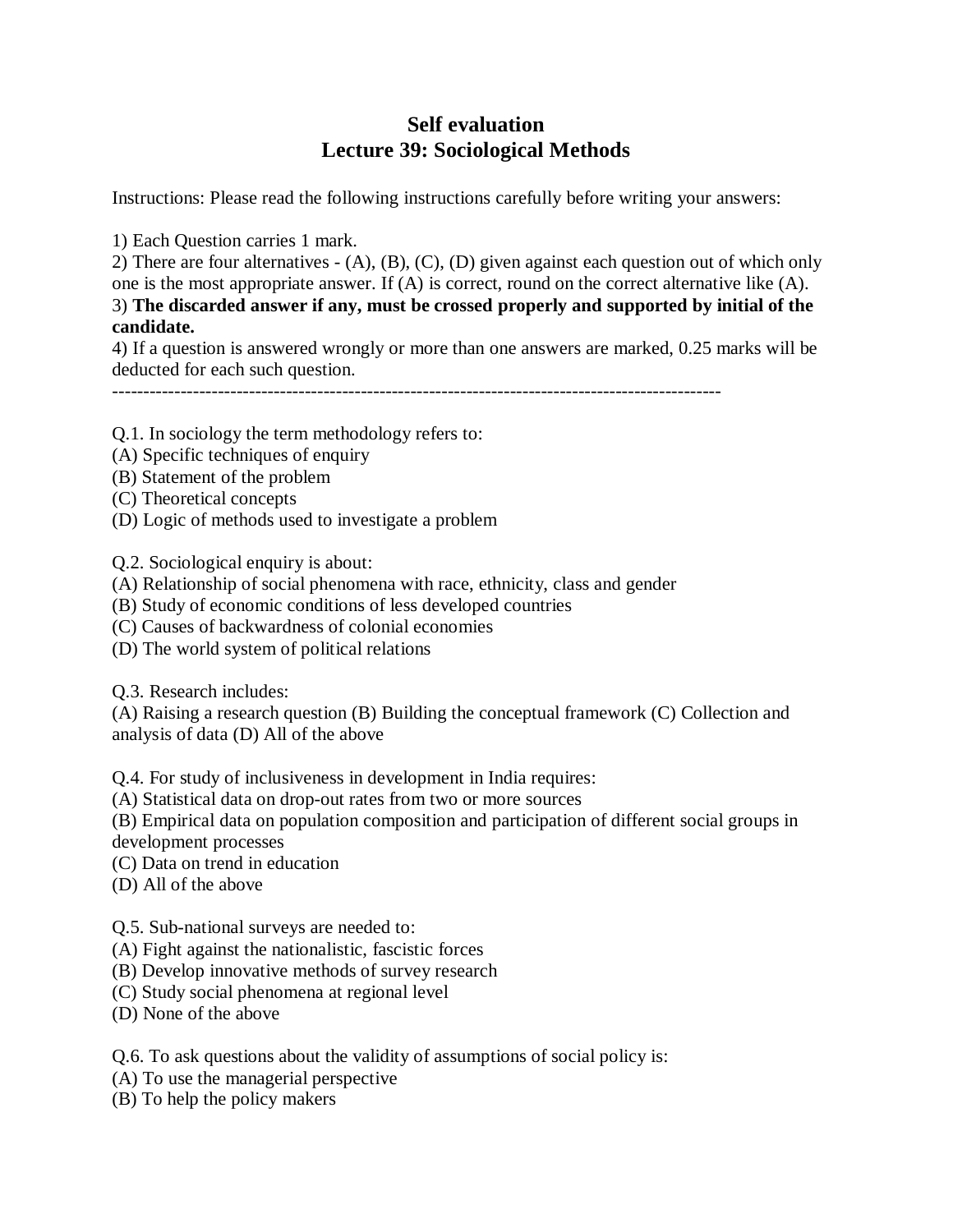- (C) To use critical perspective
- (D) All of the above

Q.7. The issue of methods in sociology is independent of:

- (A) Perspectives on society
- (B) Theory
- (C) Philosophy of social science research
- (D) None of the above
- Q.8. From Marxist perspective the most interesting question in study of education is:
- (A) Intended and unintended consequences of education
- (B) Religious consciousness among the working classes
- (C) Latent and manifest functions of education
- (D) Class and educational achievements

Q.9. The major problems in using experimental design in sociology relate to:

- (A) Ethical issues
- (B) Problem of exact measurements
- (C) The issue of subjective meanings
- (D) All of the above

Q.10. According to feminist perspective the root of all kinds of social problems worldwide is:

- (A) The patriarchy
- (B) Phenomenology
- (C) Importance attached to symbolic interactionism in sociology
- (D) Communal, racial and caste problems

## **Subjective question**

- Q.1. How in a sociological research theory and methods are related?
- Q.2. What are various ethical issues involved in researching on social problems?
- Q.3. What is the difference between positivism and phenomenology?
- Q.4. What are the major differences between Marxists and symbolic interactionists?
- Q.5. Argue that sociological works have been produced by men, from men's perspectives and mostly on men's issues.

## **Exercises**

E.1. Identify a woman sociologist. Did she accept the label of being feminist? How are her works different from those of classical sociologists like Durkheim and Weber?